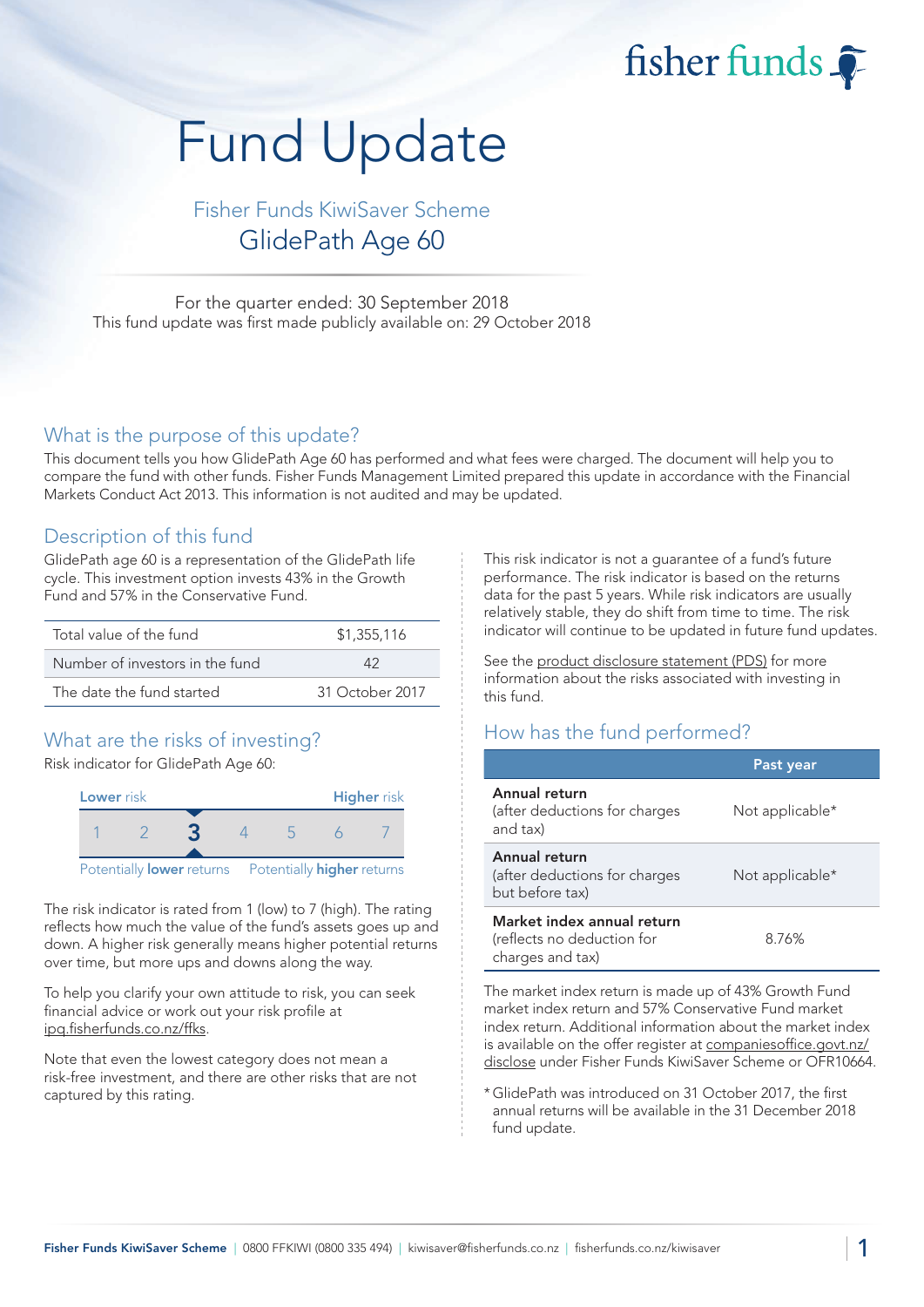## What fees are investors charged?

Investors in GlidePath Age 60 are charged fund charges that include GST. In the year to 31 March 2018 these were:

|                                                       | % of net asset value   |
|-------------------------------------------------------|------------------------|
| <b>Total fund charges</b>                             | 1.19%                  |
| Which are made up of:                                 |                        |
| <b>Total management and</b><br>administration charges | 1.19%                  |
| Including:                                            |                        |
| Manager's basic fee                                   | 0.89%                  |
| Other management and<br>administration charges        | 0.13%                  |
| Total performance-based fees <sup>1</sup>             | 0.17%                  |
| Other charges:                                        | \$ amount per investor |
| Annual membership fee                                 | \$36                   |

Small differences in fees and charges can have a big impact on your investment over the long term.

# Example of how this applies to an investor

Sarah had \$10,000 in the fund at 31 October 2017 and did not make any further contributions. At 30 September 2018, Sarah received a return after fund charges were deducted of \$618 (that is 6.18% of her initial \$10,000). Sarah also paid \$33 in other charges. This gives Sarah a total return after tax of \$585 for the period.

# What does the fund invest in?

## Actual investment mix

This shows the types of assets that the fund invests in.



#### Target investment mix

This shows the mix of assets that the fund generally intends to invest in.



## Currency hedging

The currency hedge ratios for each asset class (hedged into NZD) are:

|                                    | <b>Benchmark</b> | Actual as at 30 September 2018 |
|------------------------------------|------------------|--------------------------------|
| International fixed interest       | 100%             | 98.9%                          |
| Australian equities                | 70%              | $67.2\%$                       |
| International equities             | 50%              | 43.8%                          |
| Listed property (overseas portion) | 70%              | 70.0%                          |